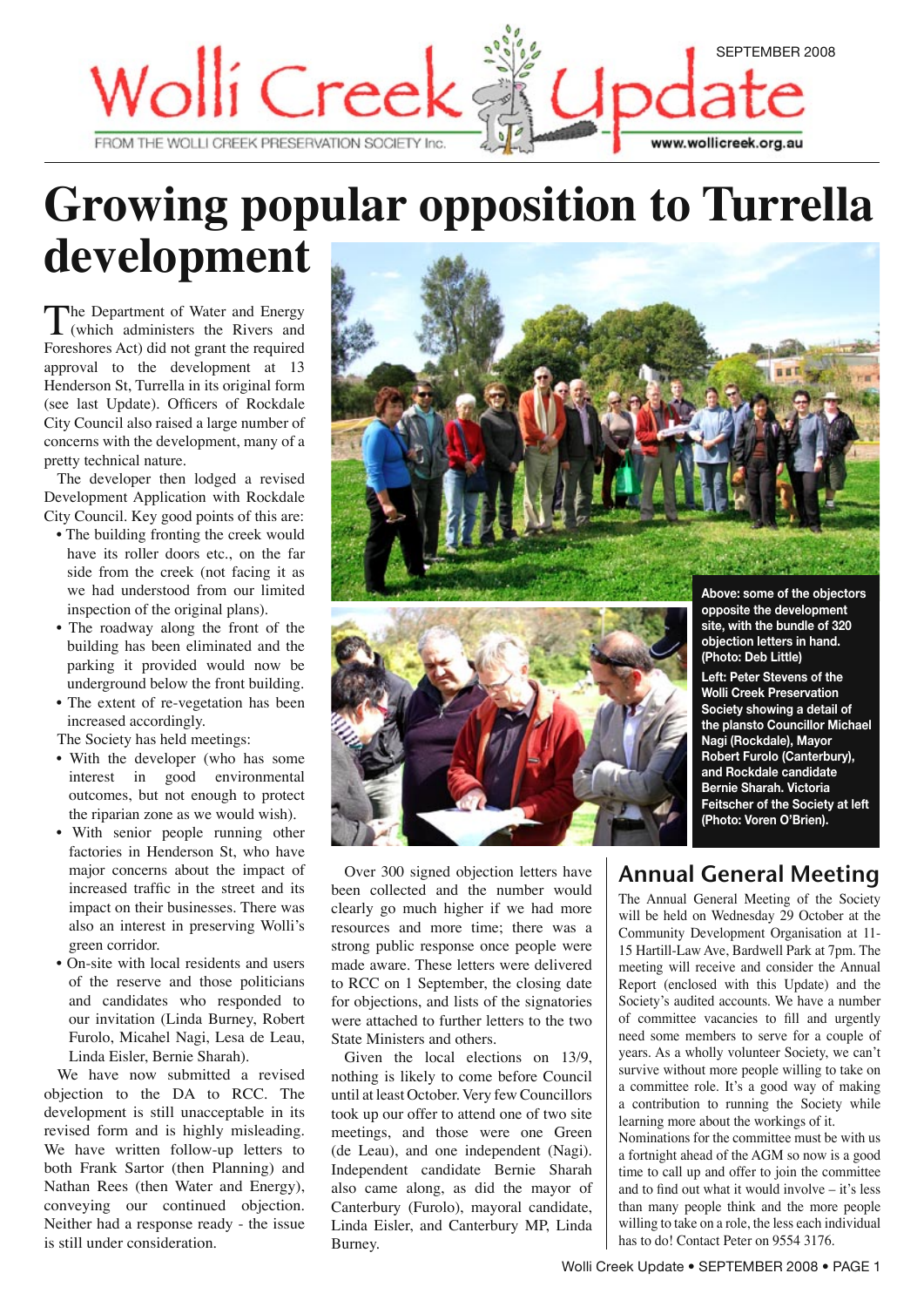bushcare roundu



### **Turrella changes**

THE plantings alongside Wolli Creek were completed in July, with the setting out of some saltmarsh plants as a final item. Unfortunately, owing to a combination of adverse factors we have had a very high loss rate from the last third of the plantings and will need to do some supplementary planting there. The other sections are growing well and we will soon need to organise occasional working bees to keep down weed growth until the natives can do that job for themselves

Meanwhile, the modified Phase 2 of the planting project is getting underway around the old dipping well. Already the weed trees (Coral Trees, Willows) have been removed, the banks re-shaped and aquatic weeds in the pond much reduced. A new interpretation sign (inset) has been installed explaining the project and planting is to begin in early September. We have greatly appreciated the major support for this work provided by National Parks and Wildlife Service staff, and the volunteer labour forthcoming from Westpac staff.

And of course our four regular bush regeneration groups continue to meet and do great work in some

interesting areas of Wolli bushland. If you want to come along and learn on the job with any of the above projects, please contact Peter on 9554 3176 or via info@wollicreek.org.au.

#### The Jackson **Triangle**

THE Society and the City of Canterbury are supporting local residents who want to 'adopt a patch' at the junction of Highcliff

Road and Jackson Place, Undercliffe. Strong sandstone ledges underlie a very weedy patch of Council land here, just above the Wolli Creek Regional Park and alongside the Two Valley Trail. Removal of these weeds, the installation of natives and clearing the ledges will reduce weed spread into the Park and improve the appearance of the site. To join in this project contact Judy at 9559 2821 or via  $\text{judy}(a)$  imageoz.net.

## **Grey-headed Flying-foxes travel** far, live long

 $\sum$  Olli's Grey-headed Flying-fox camp remains empty after the exodus of 7,600 bats in May. But where have they all gone and when will they be back?

PhD candidate Billie Roberts, whose data we are contributing to with our counts (and non-counts!) recently presented some of her findings at a Flying Fox Conservation and Information Network conference, and they give us some clues. They are moving in response to flowering, and early, rich flowering in SE Queensland in winter 2008 has seen a large migration north from NSW (in contrast to 2007, when a lack of winter flowering saw large numbers of flying foxes staying put). Some are moving very long



Gone north for the winter? (Photo: Andrew Smith)

distances (hundreds of kms), over short periods. • Deb Little



anding with bands from the Australian Bird Mand Bat Banding Schemes has been the major method of understanding the movement and longevity of individual flying-fox at various sites on the eastern coast of Australia. Banding information is important for the management of Flying-fox.

To date 6135 Grey-headed Flying-fox have been banded with 358 of the banded flying-fox (5.83 per cent) being recaptured, either alive or dead. A large percentage of the deaths are caused through collision with masts, poles etc. or by electrocution.

Banding results record an average movement of 23 km with a maximum movement of 978 km from Lismore. NSW to Bombala, in southern NSW.

Recently a report was received of a first year

male flying-fox being banded at Booyong, NSW on the 4 March 1994 and recovered at Lismore Race Course, NSW over 14 years 5 months after banding, 16 km from the banding site. Unfortunately the flying-fox was injured and later died.

Banding records for all species of Australasian birds and bats may be obtained from the searchable species database of the Australian Bird and Bat Banding Schemes at: environment.gov.au/biodiversity/science/abbbs/. • Alan Leishman

#### Member survey: a volunteer for analysis please!

The President's apologies go to all those who completed the member survey we circulated at the beginning of the year. Analysing the responses has been pushed aside by the Henderson St campaign and other projects pressing on us. He would welcome a volunteer to take on just this specific task.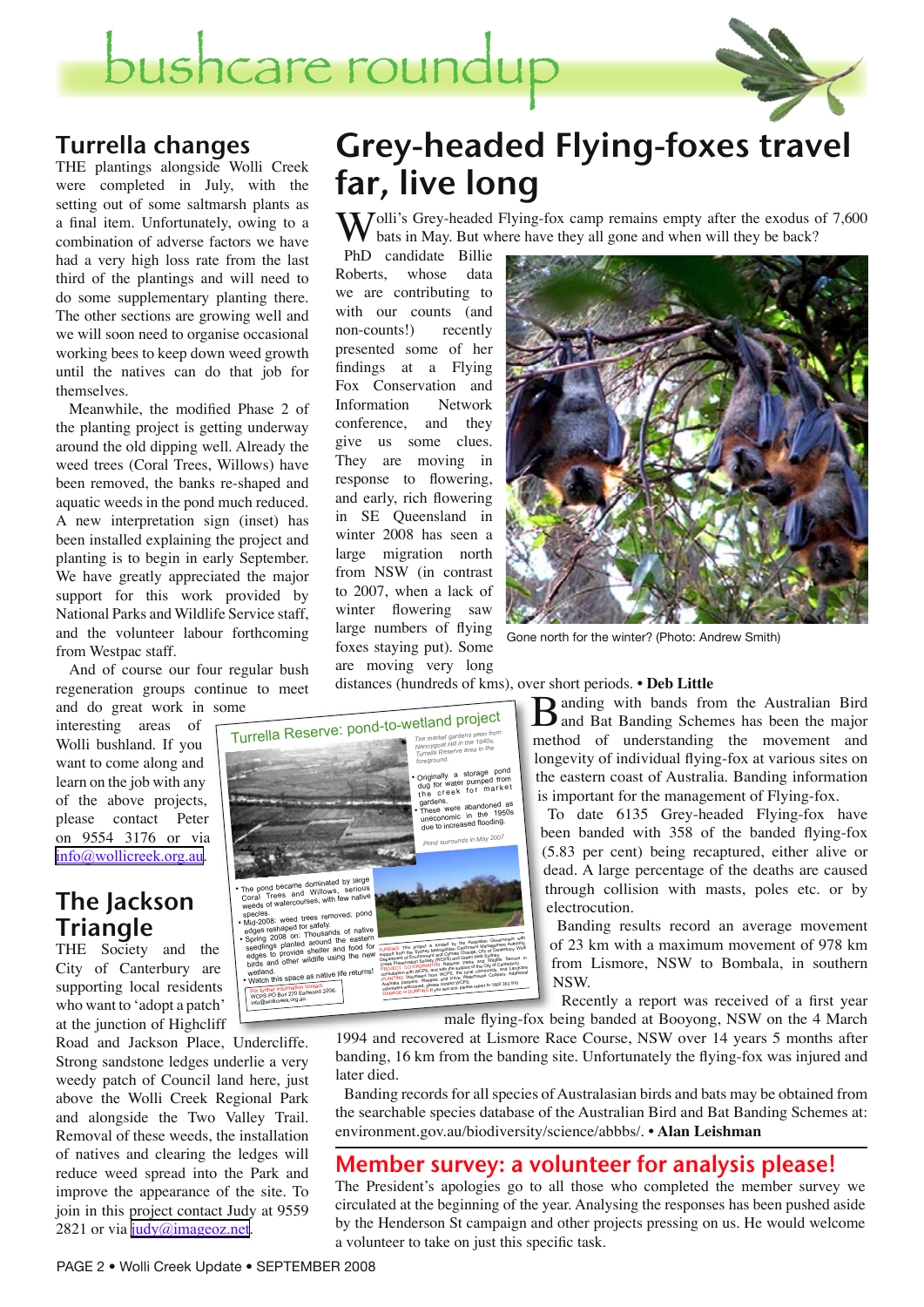## **Why I live where I live (in the Wolli Valley)**

Member Deryn Griffiths recently had this item broadcast on 702's Australia All Over program and we liked it!

I live in Sydney because of my job. Within<br>Sydney, I chose my house in Earlwood<br>the medant way by wine Google Farth to the modern way by using Google Earth to look for somewhere with a train line and good bushland, and not too far from the city.

After moving in I was delighted to find out how active community groups are in maintaining, repairing and protecting the bushland along the Wolli Creek, a tributary of the Cooks River, which runs into Botany Bay. The Wolli Valley is a significant patch of Sydney Sandstone - the only one in the inner west - and hosts a huge range of birds, a colony of flying foxes, and many reptiles, insects, spiders etc. My morning walk takes me over the ridge behind my house, along the Cooks River and back along the Wolli Valley. This is part of the 13km Two Valley Trail, which was opened officially on Sunday 1 June. Anyone wanting to walk the Trail can find information at www.tvt.org.au. I have only been in Earlwood for 9 months, and have been amazed to see the improvements in that time with all the weeding, planting and improving of walking tracks going on.

The flying-fox camp grew to 7000 over the last several months, and then in the past few days they have all moved. Has anyone seen a few extra thousand flying foxes in the last week? We are watching to see if/when they return to the Wolli Valley.

Anyway, what I love about where I live is that I can get to work in half an hour without using my car and I get to walk through the bush each day. I have met many neighbours who also use the park to walk their dogs, or are part of the community effort to maintain the corridor of bush along Wolli Creek.



Wolli Creek supporters march in the 1990 World Environment Day march through Sydney (photo: Gavin Gatenby).

## History comes alive at WCPS Annual Dinner 2008

Justice David Kirby of the Supreme Court of NSW will be our speaker at this year's Annual Dinner of the Wolli Creek Preservation Society. He is a negatively appropriate guest for this occasion, as you can read below and we this year's Annual Dinner of the Wolli Creek Preservation Society. He is a particularly appropriate guest for this occasion, as you can read below, and we hope that as many members as possible will come along and bring their friends.

The dinner is on Friday October 24 and will cost \$40 a head. Bookings can be made on the form enclosed with this Update, or downloaded from the website.

It is 25 years since the Society was formed to fight the destruction of the Wolli Valley bushland. A key event in the whole process triggering the formation of the Society was the 1981 inquiry into establishing a road link between Kyeemagh and

Chullora for the movement of containers from Port Botany, which examined the possibility of the Wolli Valley as a route.

That inquiry was chaired by Commissioner David Kirby, as he then was, and marked one of the earliest authoritative acknowledgements of the value of the Wolli Valley's bushland. We have invited Justice Kirby to reflect on the lively community participation in the Inquiry, on the processes involved in planning decisions at the time, and to



This cartoon by Les Robinson from the front page of the the first Wolli Creek Update in March 1987 expresses the feisty spirit of resistance that saved the valley from the M5 freeway.

offer any salient reminiscences that he might like to share about the specifics of the Inquiry and its aftermath.

We urge you to come along and learn some of the history of the early battles surrounding our local bushland and enjoy all the fun of our annual get-together for members and supporters. Scrapbooks and Updates from the early period of the Society 25 years ago will be on hand to view.

## Two Valley Trail – new website and bookmark

THE new Two Valley Trail website went live late in August and is expected to grow but already looks really good. Pay it a visit at [www.tvt.org.au](http://www.tvt.org.au). We are also now distributing a new bookmark promoting the Trail and the website. This should increase still more the number of people walking the Wolli section of the Two Valley Trail, which has seen a quantum leap, with many

regional walking groups excited to find a new walk to do! We will be adding to those numbers as part of the Great Australian Bushwalk Day (Sunday September 14 – see Calendar for details) when we want to get lots of folk walking the whole Trail from Bexley North to Campsie (with refreshment stops along the way). School visits are also dramatically rising. Not least

because, as reported elsewhere, there are new educational resources available for teachers to use in association with the Trail, accessible via the website.

From worrying about not enough people knowing about Wolli to ensure its protection by the community, we can now look forward to the luxury of worrying about its possible overuse!